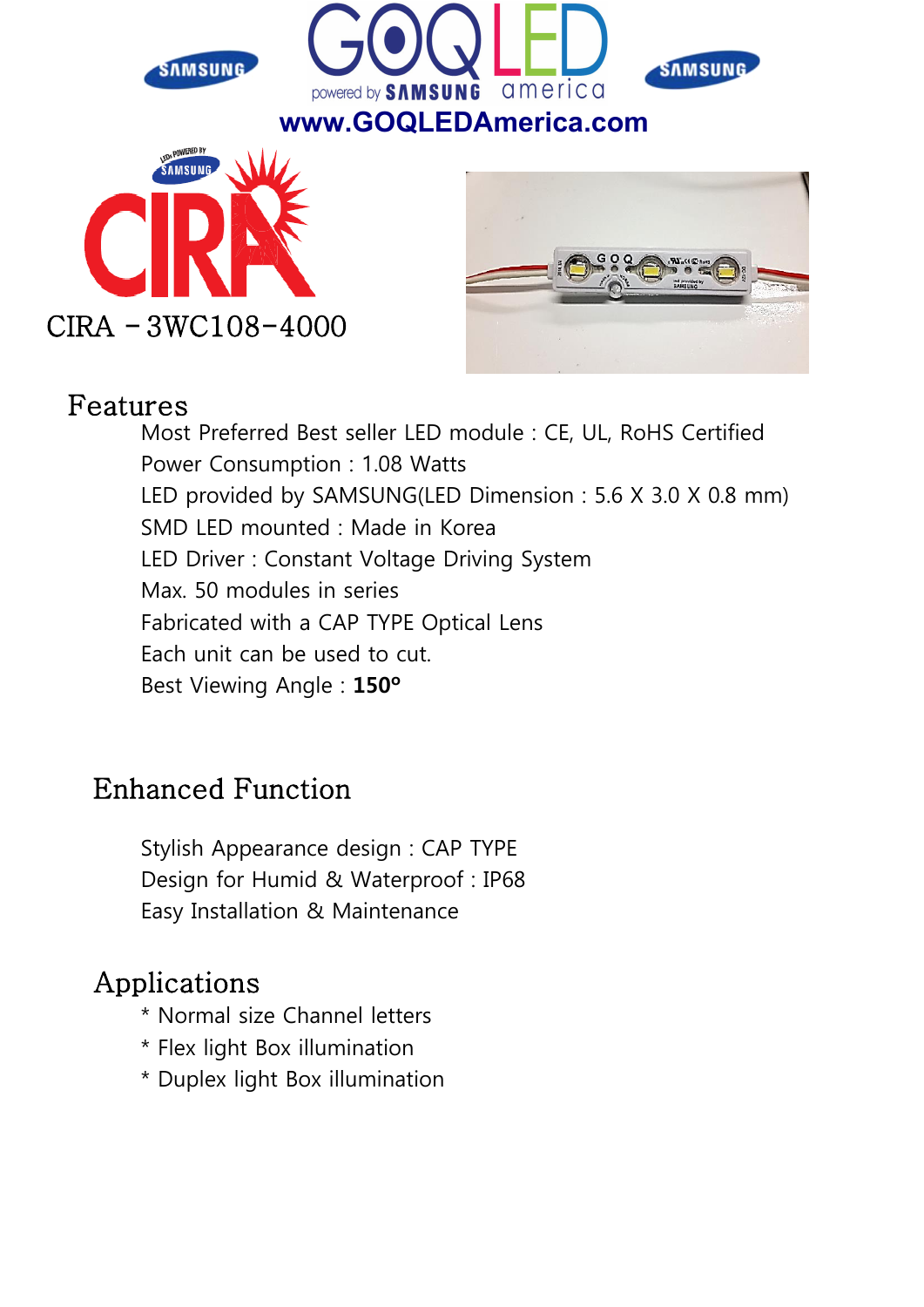## Dimension



## Specification

| Item                  | Value               | Unit                 |  |
|-----------------------|---------------------|----------------------|--|
| Product No.           | GOQ 3WC072-4000     |                      |  |
| Power Consumption     | 1.08                | Watt                 |  |
| Input Voltage         | 12                  | <b>VDC</b>           |  |
| Input Current         | 90                  | mA                   |  |
| View Angle            | 150                 | $\mathsf{O}\xspace$  |  |
| Luminous intensity    | 157                 | Im(Typ.)             |  |
| <b>CRI</b>            | 80                  | $\%$                 |  |
| Module Pitch          | 80                  | mm                   |  |
| Size                  | 66 X 15 X 8.5       | mm                   |  |
| Weight                | 8                   | g                    |  |
| Max. in Series        | 50                  | EA                   |  |
| <b>Operating Temp</b> | $-30 \sim 60$       | $\mathrm{C}$         |  |
| Storage Temp          | $-30 \sim 70$       | $\mathrm{C}^{\circ}$ |  |
| Waterproof            | IP <sub>68</sub>    |                      |  |
| Cable                 | UL, 20AWG 300V/80°C |                      |  |
| Case materials        | UL, ABS, HB-class   |                      |  |
| Lens materials        | UL, SAN, HB-class   |                      |  |